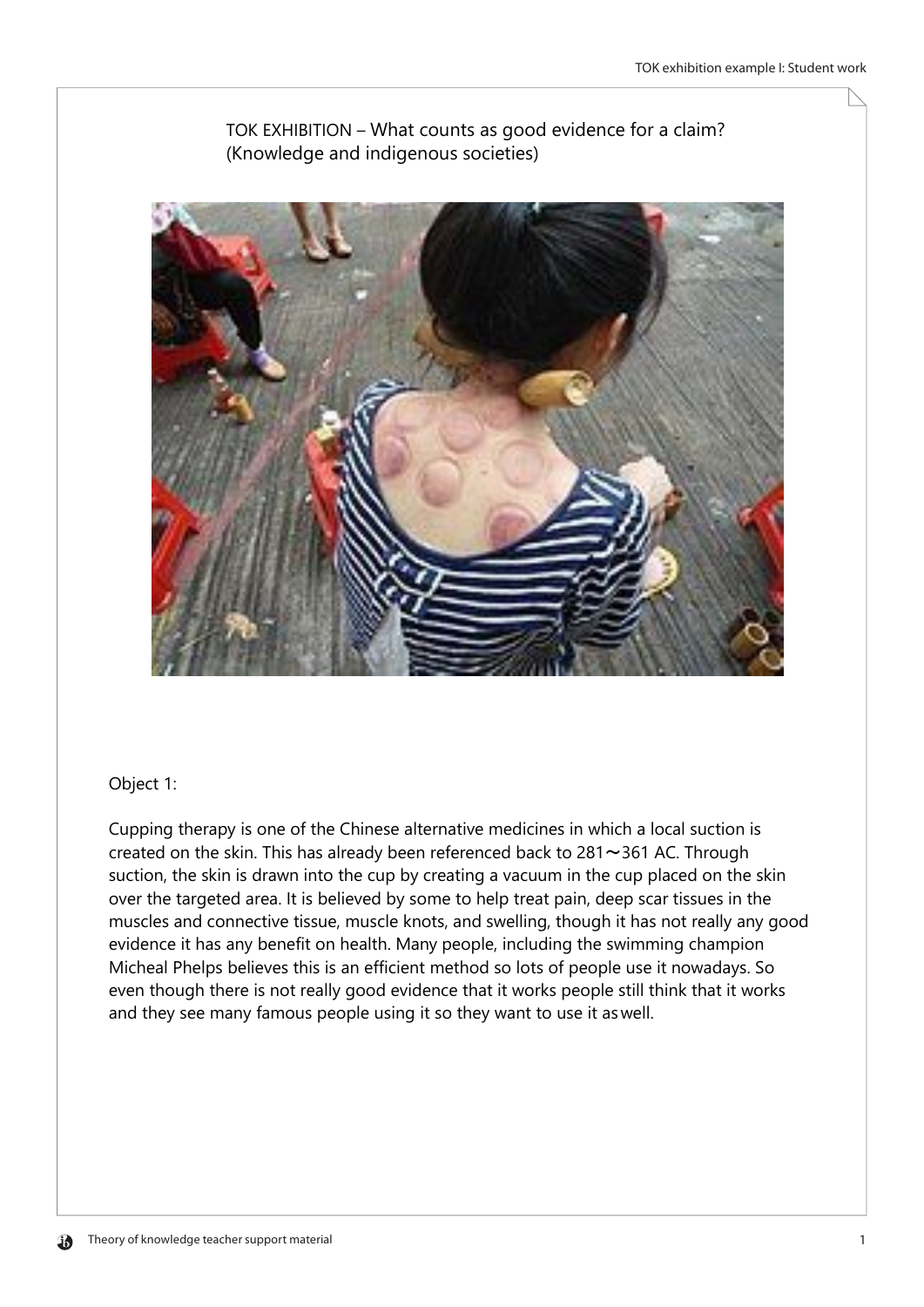

## Object 2

Ham chuk fung (咸 竹 蜂), this is a type of famous medicine in Chinese, Hong Kong. The medication is used to cure sore throat, this is used since the Ching dynasty in 1765. People will capture those bees in Autumn and winter as they are easier to capture, they will put the bee in the bamboo, then close the bamboo hole, and sit with burning fire, bees will then suffocate, dry it and put it in salt for preserving it. This is a common medicine for Chinese people that they are still using nowadays. People still use it because they see that it works to cure sore throat. If it did not work then they would not still use it nowadays.